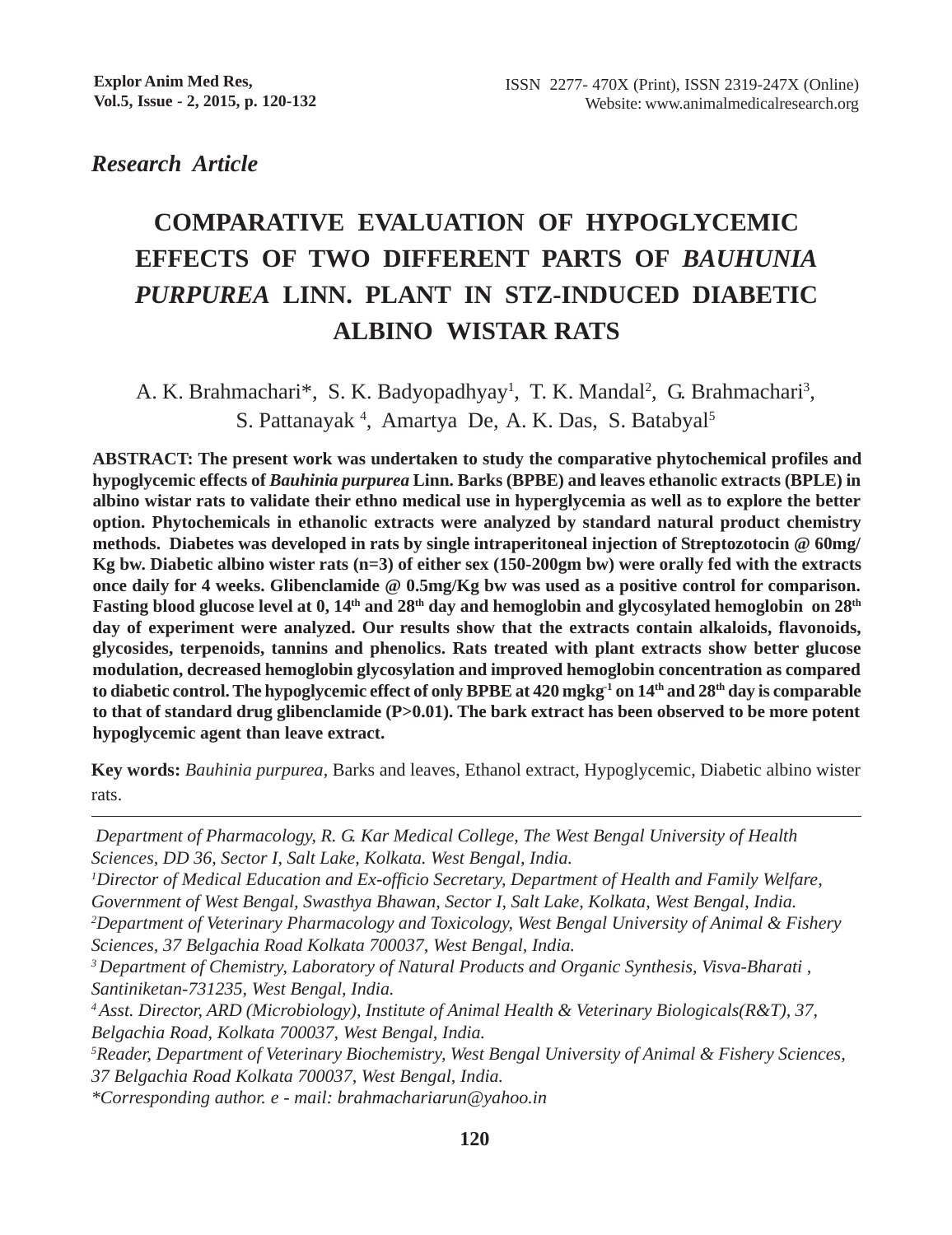# **INTRODUCTION**

Diabetes mellitus (DM), caused by inherited and/or acquired deficiency or inadequate secretion of hormone insulin (type I or insulindependent diabetes mellitus (IDDM)) or due to an inadequate response of target cells to insulin (type II or noninsulin-dependent diabetes mellitus (NIDDM)), or by a combination of these factors culminating in hyperglycemia is a disease as old as mankind (Wadkar *et.al* 2008). Recent reports indicate DM is today the world's leading endocrine disorder, constituting approximately six percent of the population, of which 90 percent is type II DM (Wadkar *et al*., 2008). The currently available therapeutic options, such as oral hypoglycemic and insulin, are not always satisfactory in maintaining euglycemia and in avoiding late stage DM complications. Additionally, the chronic nature of the disease and the associated complications require regular treatment and incur huge financial expenditure on the family and the healthcare system. Therefore, a need for alternative drugs that are effective, inexpensive, affordable, and safe to consume is being recognized. One of the best approaches in identifying novel antidiabetic agents is to scientifically investigate the efficacy of medicinal plants recognized to be effective in the various traditional system of medicine (Grover *et al*., 2002).

*Bauhinia purpurea* (BP), commonly known as purple orchid tree, belonging to the family Caesalpinaceae, sparingly grown in India. It is a species of flowering plant used in several traditional medicine systems to cure various diseases. This plant has been known to possess antibacterial, antidiabetic, analgesic, antiinflammatory, anti-diarrheal, anticancerous, nephroprotective and thyroid hormone regulating activity. A wide range of active

chemical compound including 5,6-Dihydroxy-7-methoxyflavone 6-O-β-D xylopyrano-side, bis[3,4-dihydroxy-6-methoxy-7,8-furano-5,6 monomethylalloxy]-5-C-5-biflavonyl and (4 hydroxy-7-methyl 3-C-α-L-rhamnopyranosy)  $-5 - C - 5 - (4-hydroxy-7-methyl) - 3 - C - \alpha$ D-glucopyranosyl], biflavonoid, bibenzyls, dibenzoxepins, mixture of phytol fatty esters, lutein, β-sitosterol, isoquercitin and astragalin etc. (Muralikrishna *et al*., 2008, Boophong *et al*., 2007, Sabira *et al*., 2014, Chanchal *et al*., 2015) have been isolated from different parts of this plant. The present study was undertaken to testify the comparative hypoglycemic potential of this plant in type I DM rats, induced by STZ, using ethanolic extracts from two different parts of *Bauhinia purpurea* to validate its ethno medical use in hyperglycemia as well as to select more potent plant extract out of two (if any) to continue further studies with its semi purified fractions in our laboratory.

# **MATERIALS AND METHODS Plant Materials**

The barks and leaves of *B. purpurea* (BP) were together collected in 2013 at Shantiniketan campus of Visva-Bharati University, Birbhum district, India, in May and authenticated by Dept.of Botany, Visva-Bharati Shantiniketan, India. The herbarium for future reference has been kept in Dept. of Veterinary Pharmacology and Toxicology, WBUAFS, Belgachia, Kolkata.

#### **Preparation of Plant Extracts**

The plant materials (barks and leaves) were shade dried and pulverized in mechanical mill. The appropriate dried powdered plant materials (200 gm) were kept in 2000 ml of 90% ethanol at room temperature for 10 days.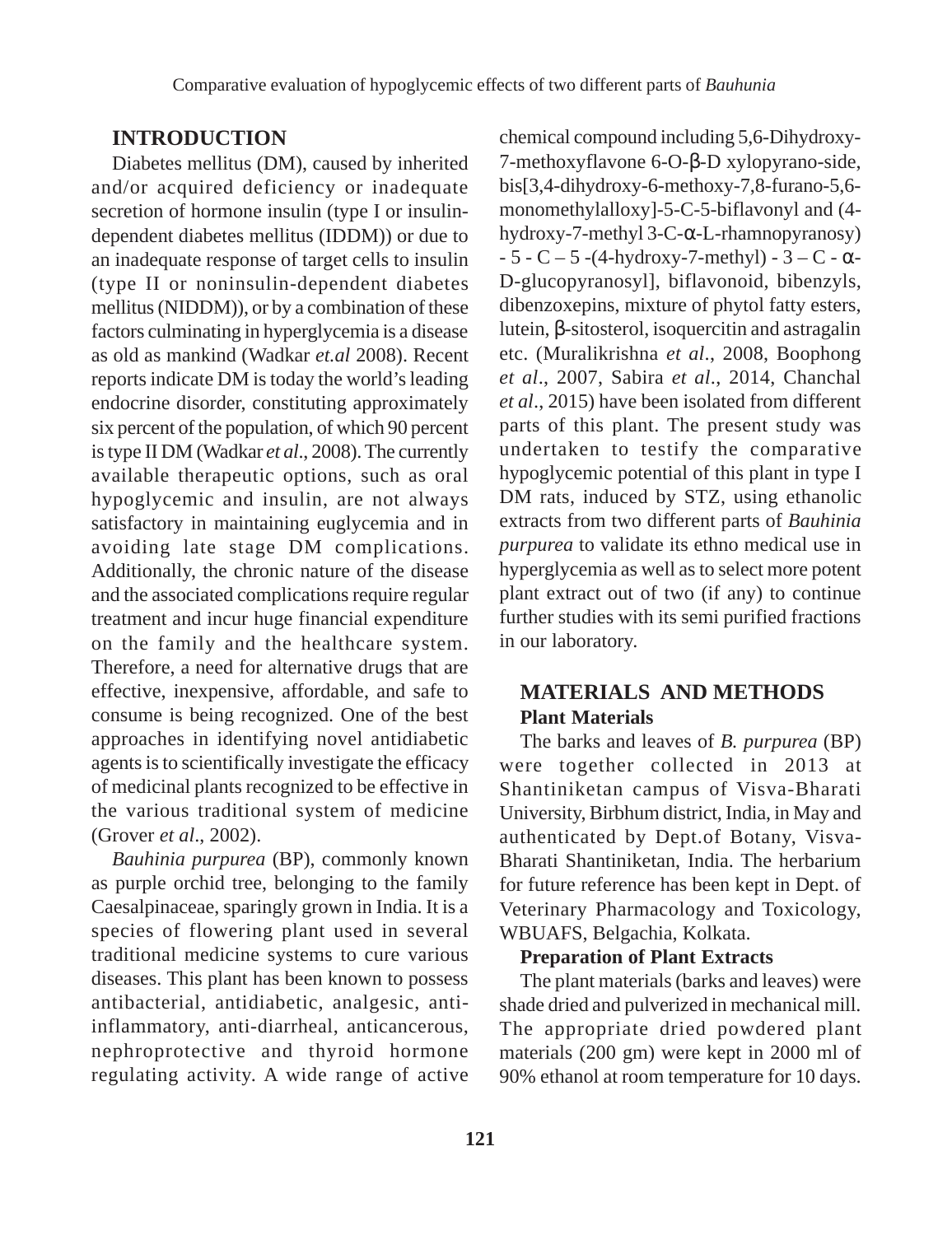The ethanol liquor was then filtered off using cotton plug. The filtrate obtained was subjected to repeated filtration for three times and was converted to a reduced mass on removal of ethanol under reduced pressure in a rotary vacuum evaporator. The semisolid mass is the crude ethanolic extract (CEA) of BP bark (BPBE) and leaves (BPLE). The average yield was 13.56 gm of BPBE and 12.36 gm of BPLE*.* Phytochemical screening of BPBE and BPLE were done according to standard natural product chemistry methods (Sarkar *et al.,* 2006, Brahmachari 2009) before storing at  $-20^{\circ}$ C for further analysis. A known amount of each CEA was dissolved in ethanol and used for preliminary screening of hypoglycemic activity in diabetic albino wistar rats.

#### **Chemicals and reagents**

Glucose and other biochemical parameters' estimation kits were obtained from Span Diagnostics Ltd. India and Lab. care Diagnostics (India) Pvt. Ltd. Streptozotocin (STZ) was purchased from Sigma Chemicals Co. (St. Louis, MO, USA). Standard drug glibenclamide pure samples were procured from M/S Hindustan Chemicals & Pharmaceuticals, West Mumbai, India. All organic solvents were of analytical grade purchased from local companies.

## **Animals**

The study was conducted on albino wistar rats of either sex, five to six weeks of age weighing between 150–200 g, housed in polypropylene cages at an ambient temperature of  $25 \pm 2$ °C with 12 h light and 12 h dark cycle. Rats were fed standard diets and water *ad libitum*. The animals were allowed to acclimatize to the laboratory environment for 1 week. All procedures complied with the standards for the care and use of animal subjects as stated in the guidelines laid by Institutional Animal Ethical Committee (IAEC), West Bengal University of Animal and Fishery Sciences, West Bengal, India.

# **Acute toxicity study**

The acute oral toxicity study was carried out in accordance to the guidelines set by the Organisation for Economic Co-operation and Development (OECD 2001). Twenty seven rats were fasted overnight and divided into 9 groups (n=3 in each group). Group 1 was administered vehicle only and served as control. Group 2-5 were administered range of concentration (1500, 2000, 2500 and 3000 mgkg-1 bw) of BPBE. Group 6-9 were administered range of concentration (1500, 2000, 2500 and 3000  $mgkg^{-1}$  bw) of BPLE. The animals were observed continuously for the first two hours, followed by once every hour up to 6 h for any changes in behavioral, neurological, and autonomic profiles and then every 24 hours up to 14 days to identify lethality. The parameters observed were grooming, hyperactivity, sedation, loss of righting reflex, respiratory rate, convulsion, initial and final body weights, water and food intake, state of stool and body temperature. On day  $15<sup>th</sup>$  the animals were sacrificed under ether anesthesia. Hematological and serum biochemical parameters such as hemoglobin content, WBC total count, serum protein, ALT, AST, urea nitrogen, cholesterol, creatinine and alkaline phosphatase were determined. Liver, spleen, and kidneys were dissected out and observed for morphological changes. Weights of these organs were determined.

# **Effect of BP extract on serum glucose levels of normal fasted rats**

The fasting blood sugar level of each animal was determined after overnight fasting for 18h.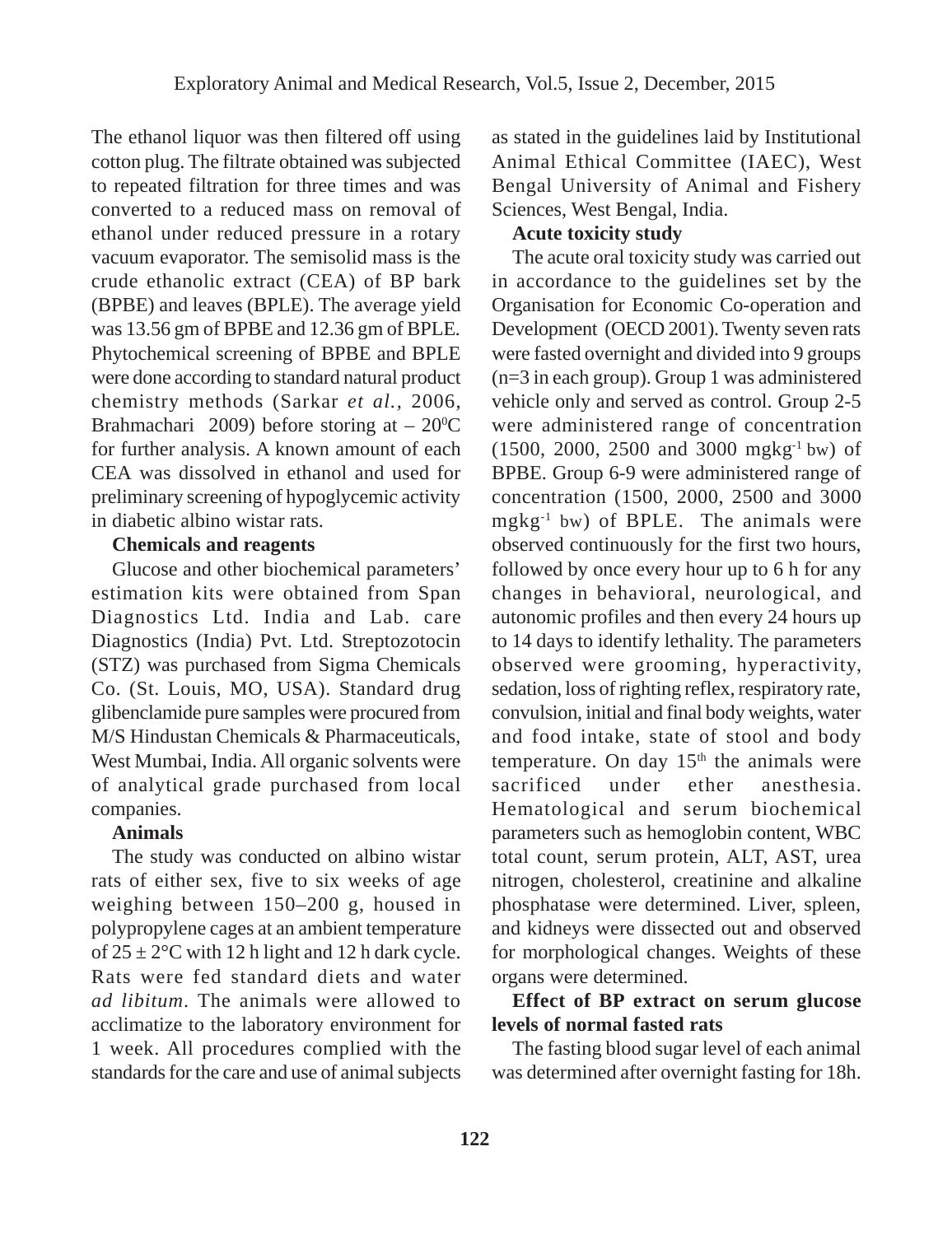Normoglycemic rats were divided into eight experimental groups ( $n = 3$  per group). The first group of animals was given DW through canula and served as control (NC). Group II was given glibenclamide (0.5 mgkg-1), taken as standard (PC). Group III–VIII was given an ethanolic suspension of BP extracts (bark, and leaves) orally at a dose level corresponding to their  $1/5$ <sup>th</sup>,1/10<sup>th</sup> and  $1/20$ <sup>th</sup> of respective LD<sub>50</sub> values. The fasting blood samples were collected from the tail vein just prior to and at 1, 2, 4, and 8 h after the extract administration. Serum glucose was measured by GOD/POD enzymatic method using standard biochemical kit (Span Diagnostic Ltd.).

## **Determination of the oral glucose tolerance test (OGTT) in normal rats**

OGTT experiment was performed as explained by Gokee *et al*., (2008). The normal rats were divided into 4 groups  $(n = 3)$  and were fasted overnight (18 h). The next day the rats were administered either drinking water (NC) or glibenclamide (PC)  $(0.5 \text{ mgkg}^{-1})$  used as the standard drug) or  $1/5<sup>th</sup>$  of LD<sub>50</sub> of the two extracts. Glucose  $(2 \text{ gkg}^{-1})$  was administered 30 min after feeding the extracts. Blood was withdrawn from the tail vein under ether inhalation anesthesia at 30, 60, 120 and 180 min of glucose administration and blood glucose is estimated using biochemical kits in a spectrophotometer (Systronic 125).

### **Induction of IDDM**

The rats were fasted overnight and were administered freshly prepared STZ solution (60 mg/kg body weight dissolved in cold citrate buffer, (0.1M, pH 4.5) intraperitoneally. DM was identified by polydipsia, polyuria, and by measuring non fasting plasma glucose levels. Animals with postprandial glycemia over 225 mg/dl, 3 days after STZ administration, were considered diabetic. Whole blood was collected from the tail vein of the rats for glucose estimation in serum. Control rats received only citrate buffer. (Mondal *et al*., 2012).

## **Experimental design and treatment schedule**

The effect of the extracts was studied in STZinduced diabetic rats for 28 days. The rats  $(n = 3$  per group) were divided into 9 groups: group 1: normal rats treated with vehicle alone (NC); group 2: diabetic control treated with STZ solution (60 mgkg-1 body weight dissolved in cold citrate buffer, 0.1M, pH 4.5) intraperitoneally *(i.p.*) (DC); group 3: diabetic rats treated orally with glibenclamide @0.5mg/ Kg bw (PC); group 4,5 and 6 diabetic rats were administered BPBE@1/5<sup>th</sup>,  $1/10$ <sup>th</sup> and  $1/20$ <sup>th</sup> of its  $LD_{so}$  respectively; groups 7,8 and 9 diabetic rats were administered BPLE@1/5<sup>th</sup>,1/10<sup>th</sup> and  $1/20<sup>th</sup>$  of its  $LD_{50}$  respectively; the vehicle, standard drug, and extracts were administered orally to respective groups once daily for 28 days.

Fasting blood samples were collected from the tail vein at 0,  $14<sup>th</sup>$ , and  $28<sup>th</sup>$  days and quantified for the blood glucose levels. On day 28, the fasted animals were euthanized under ether inhalation. The blood was collected by cardiac puncture and processed for estimation of the levels of hemoglobin(Span Diagnostic Ltd., India) and glycosylated hemoglobin  $(HbA<sub>1</sub>)$  by using standard reagent kits (Labcare Diagnostics, India Pvt. Ltd). Briefly, 0.25 ml lysing reagent is mixed with 0.05 ml of sample, mixed well and allowed to stand at RT for 5 min. 0.1 ml hemolysate added to 3 ml resin tube and resin separator was placed in such a manner so that the rubber sleeve is approximately 3 cm above the resin level. The contents were mixed and vortexed continuously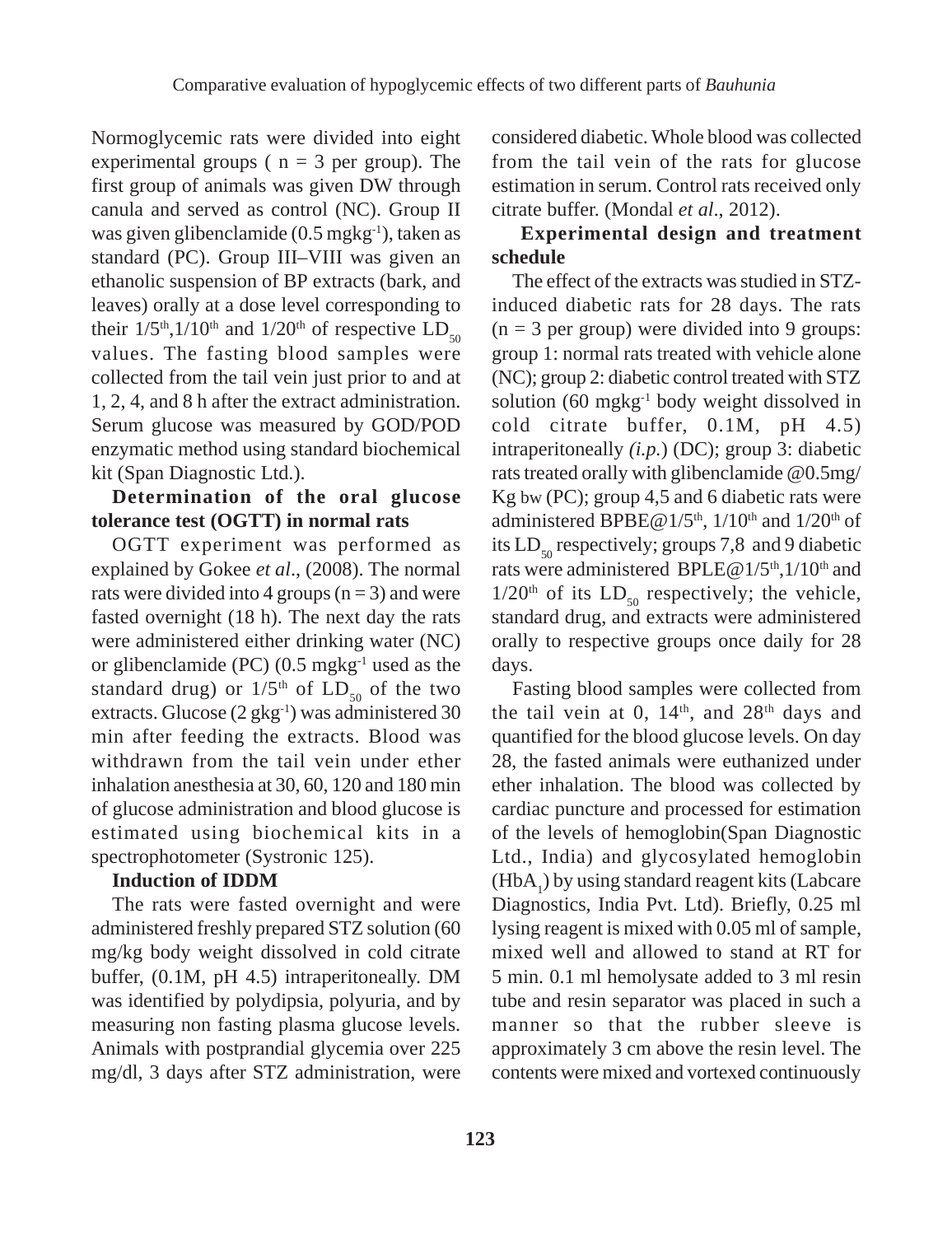| <b>Plant</b> | <b>Phytoconstituents</b> |                                                                                |  |       |  |       |  |                    |
|--------------|--------------------------|--------------------------------------------------------------------------------|--|-------|--|-------|--|--------------------|
|              |                          | Extracts   Tannins   Alkaloids   Saponins   Glyco   Terpenes   Flavo   Phenols |  | sides |  | noids |  | Anthraqui<br>nones |
| <b>BPBE</b>  |                          |                                                                                |  |       |  | $^+$  |  |                    |
| <b>BPLE</b>  |                          |                                                                                |  |       |  | $^+$  |  |                    |

**Table 1. Phytochemical constituents of** *B. purpurea* **barks and leaves crude ethanolic extracts.**

BPBE: *B. purpurea* barks extract BPLE: *B. purpurea* leaves extract. +: Present; -: Absent.

for 5 min. The resin was allowed to settle for 5 min and the resin separator was pushed down in the tube until resin is firmly packed. The supernatant was collected and absorbance was taken at 415 nm. To measure total hemoglobin, 0.02 ml of hemolysate was added to 5 ml of deionized water and mixed well. Absorbance was taken at 415nm. Glycosylated Hb% (GHb) was calculated using the formula:

(Absobance of GHb / Absobance of total hemoglobin ) x 7.2

Assay temperature was 23°C.

#### **Statistical analysis**

Statistical analysis was performed using Graph Pad Prism software package Version 6.0. The values were analyzed by analysis of variance (ANOVA) followed by Dunnett's multiple comparison test, Tukey's multiple comparison test or Sidak's multiple comparison test as applicable for the data.

## **RESULTS AND DISCUSSION**

DM is recognized to be a common and serious metabolic disorder throughout the world. Although, oral hypoglycemic agents/ insulin are the mainstay of treatment of DM and are effective in controlling hyperglycemia, they have prominent side effects and fail to significantly alter the course of DM complications. The management efforts of hyperglycemia and the associated complications are labor intensive and challenging to both patients and the physicians. Furthermore, the economic burden associated with DM is severe to both the patient and the society (Einstein *et al*., 2012). Medicinal plants used in the various alternative and complementary systems of medicine are known to play an important role in the management of DM especially in developing countries where primary care facilities are compromised.

The detailed study of plant constituents for two crude ethanolic extracts have been done by standard natural products chemistry methods (Brahmachari 2009) and is depicted in Table 1. Bark extracts show the presence of alkaloids, phenols, tannins, terpenoids, flavonoids whereas leaves extracts show the presence of glycosides, tannins, terpenoids, flavonoids and phenolics.

The acute toxicity studies showed that the oral administration of the extracts caused death in the higher doses of 2.5 and 3  $gmkg<sup>-1</sup>$  bw. So the extracts are toxic to some extent. The observed probits were plotted against log dose and  $LD_{50}$  values were obtained from the point of intersection. The  $LD_{50}$  values obtained for BPBE and BPLE were 2100 mg and 2300 mg/ kg bw. respectively.

The hypoglycemic effects of the two extracts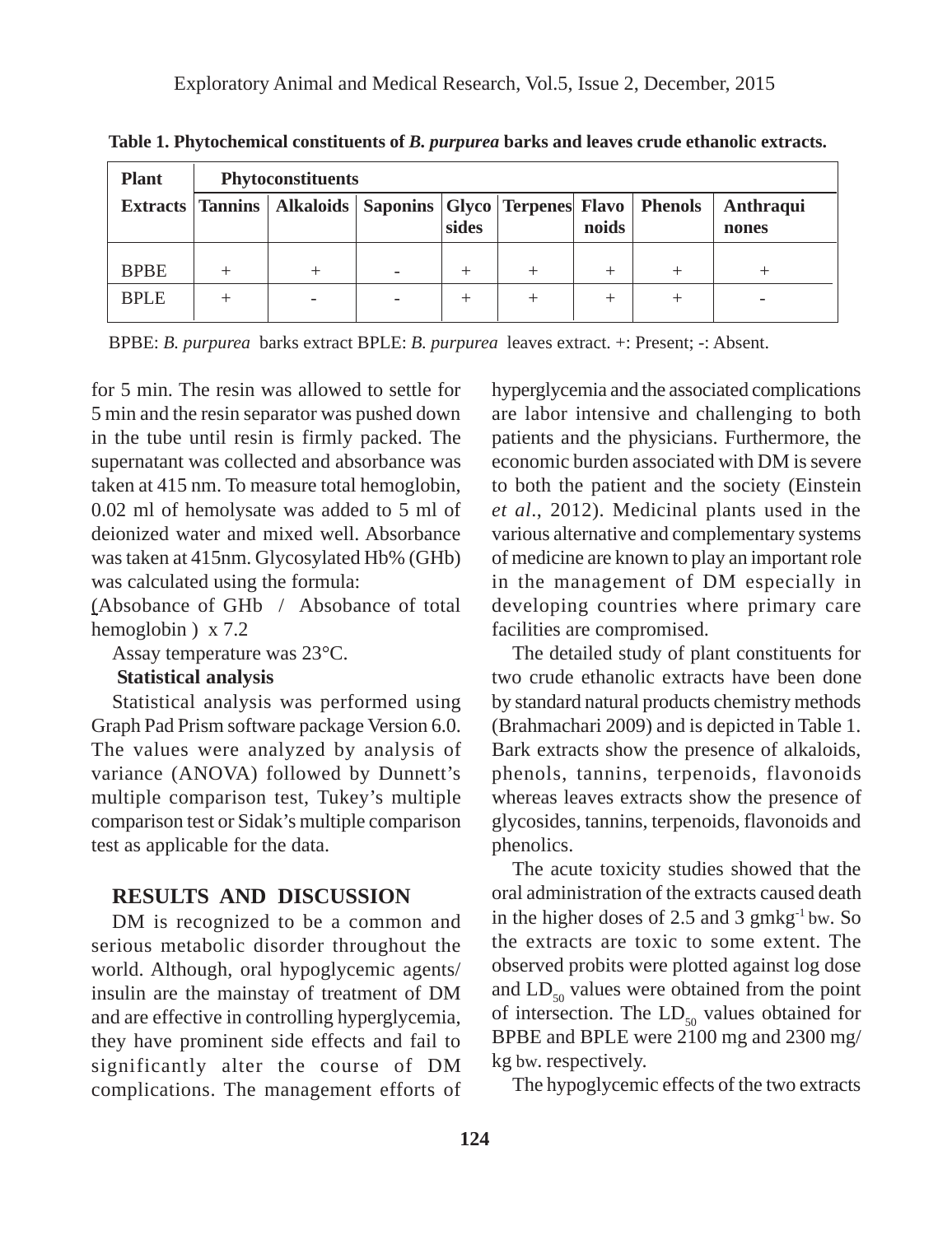| <b>Treatment groups</b>                                | Fasting blood glucose level at different time points (hours). |                               |                    |                    |                    |  |  |  |
|--------------------------------------------------------|---------------------------------------------------------------|-------------------------------|--------------------|--------------------|--------------------|--|--|--|
| <b>Control</b>                                         | $\Omega$                                                      | 1                             | $\overline{c}$     | $\overline{4}$     | 8                  |  |  |  |
|                                                        | $99.67 \pm 1.20$                                              | $98.67 \pm 0.67$              | $97.33 \pm 0.66$   | $96.67 \pm 0.66$   | $99.33 \pm 1.33$   |  |  |  |
| Rats treated with<br>glibenclamide<br>$@0.5$ mg/Kg bw  | $99.67 \pm 1.20$                                              | $98.33 \pm 1.85$              | $85.33 \pm 0.66*$  | $73.33 \pm 1.76*$  | $64.00 \pm 1.15$ * |  |  |  |
| Rats treated with<br>BPBE@105mg Kg-1<br>bw             | $84.67 \pm 1.33*$                                             | $85.33 \pm 1.76*$             | $83.33 \pm 1.76*$  | $85.33 \pm 1.76*$  | $86.00 \pm 2.30*$  |  |  |  |
| Rats treated with<br>BPBE@210mg Kg <sup>-1</sup><br>bw | $84.67 \pm 1.33*$                                             | $79.33 \pm 0.66*$             | $78.00 \pm 1.15^*$ | $76.67 \pm 0.66*$  | $82.00 \pm 1.15$ * |  |  |  |
| Rats treated with<br>BPBE@420mg $Kg^{-1}$<br>bw        | $82.00 \pm 2.00*$                                             | $82.00 \pm 1.15^*$            | $68.67 \pm 0.66*$  | $65.33 \pm 0.66*$  | $83.33 \pm 1.33^*$ |  |  |  |
| Rats treated with<br>BPLE@115mg Kg <sup>-1</sup><br>bw | $95.33 \pm 1.76$                                              | $91.33 \pm 1.33^*$            | $91.33 \pm 1.33$   | $94.00 \pm 3.06$   | $95.33 \pm 0.67$   |  |  |  |
| Rats treated with<br>BPLE@230mg Kg <sup>-1</sup><br>hw | $84.67 \pm 1.33*$                                             | $79.33 \pm 0.67*$             | $77.33 \pm 0.67*$  | $84.67 \pm 1.33*$  | $84.00 \pm 1.15*$  |  |  |  |
| Rats treated with<br>BPLE@460mg Kg-1<br>bw             | $82.67 \pm 1.76*$                                             | $80.67 \pm 0.67$ <sup>*</sup> | $76.00 \pm 2.00*$  | $84.00 \pm 1.15$ * | $84.67 \pm 1.33*$  |  |  |  |

**Table 2. Comparative effect of crude ethanolic extract of** *B. purpurea* **bark (BPBE) and leaves (BPLE) on fasting blood glucose level (mg%) in normal albino wistar rats at different doses.**

All values are Mean± SEM (n=3).

\* significant (P<0.01) as compared to control in a column (Two way ANOVA followed by Tukey's multiple comparison test).

BPBE: *B. purpurea* bark extract; BPLE *B. purpurea* leave extract.

were evaluated in the fasting normoglycemic animals by administering  $1/5<sup>th</sup>$ ,  $1/10<sup>th</sup>$  or  $1/20<sup>th</sup>$ of the  $LD_{50}$  dose and estimating the blood glucose levels at 1, 2, 4, and 8 h after treatment. The results showed that most of the extracts from 2 h through 8 h of the study had shown significant hypoglycemic effect  $(P < 0.01)$  as compared with control, as shown in Table 2 and Table 2a. Tukey's multiple comparison test shows that both the extracts at most of their dose levels are more effective as compared to PC at 1 and 2 h of experiment  $(P<0.01)$ . No significant difference in hypoglycemic activity was observed (P>0.01) between the higher doses ( $1/5$ <sup>th</sup> and  $1/10$ <sup>th</sup> of  $LD_{50}$ ) of the two extracts when compared independently by Tukey's multiple comparison test. It is important to note that the plant extracts have shown hypoglycemic responses earlier than the standard drug glibenclamide.It may be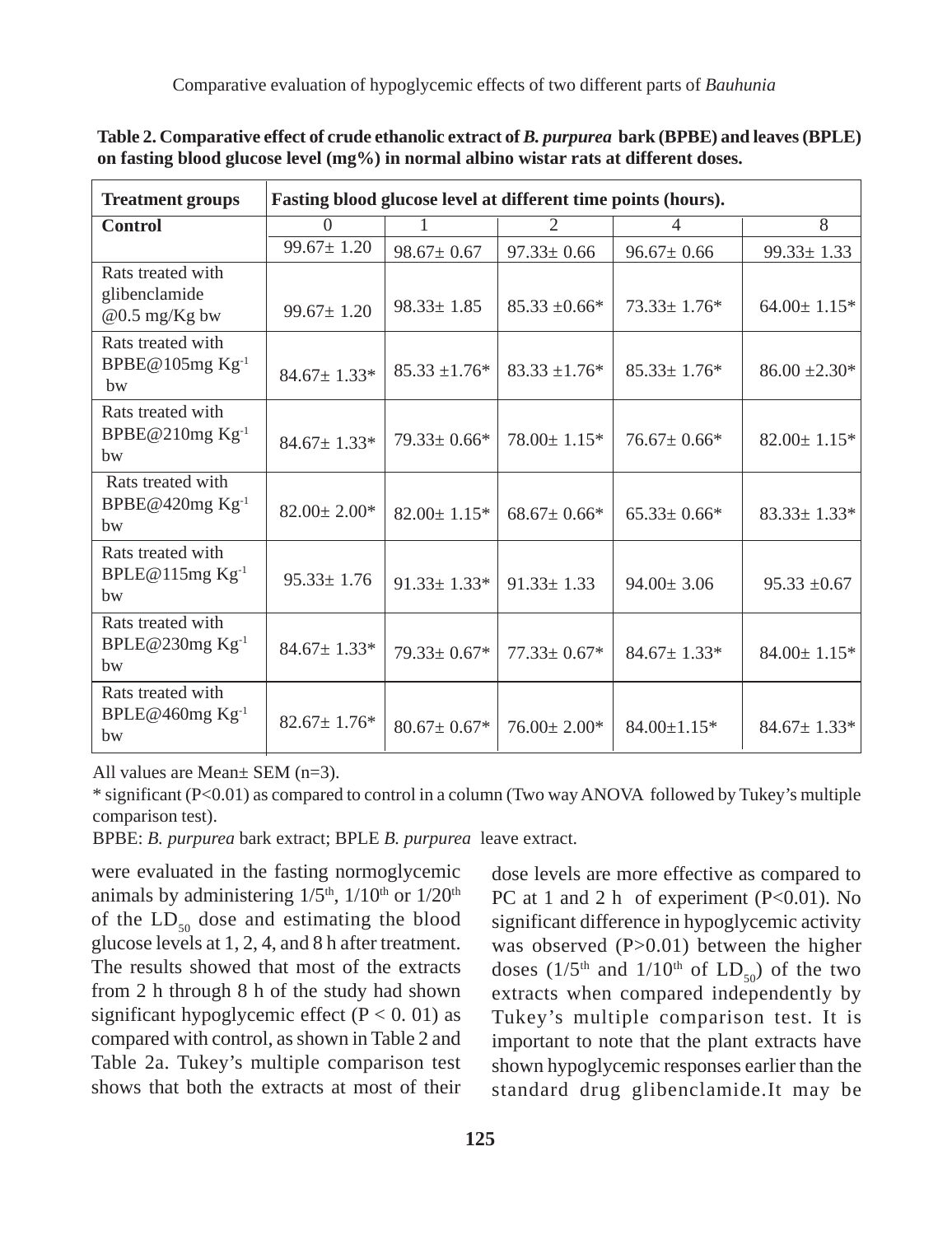| Source of<br><b>Variation</b> | <b>SS</b> | DS             | <b>MS</b> | F                   | <b>P</b> value |
|-------------------------------|-----------|----------------|-----------|---------------------|----------------|
| Interaction                   | 3427      | 28             | $122.4*$  | $F(28, 64) = 24.18$ | P < 0.0001     |
| <b>Hours</b>                  | 843.0     | $\overline{4}$ | $210.7*$  | $F(4, 64) = 41.63$  | P < 0.0001     |
| Treatment                     | 5560      |                | 794.2*    | $F(7, 16) = 97.75$  | P < 0.0001     |
| Subjects<br>(matching)        | 130.0     | 16             | 8.125     | $F(16, 64) = 1.605$ | $P = 0.0932$   |

**Table 2a. Two way ANOVA table (**α **=0.05) for comparative effect of crude ethanolic extract of** *B. purpurea* **bark (BPBE) and leaves (BPLE) on fasting blood glucose level (mg%) in normal albino wistar rats at different doses.**

 $*P<0.01$ 

attributed to fast absorption of the extracts and/ or their metabolites in gut reaching the circulation and target tissues and may have potency to stimulate insulin secretion that may eventually leads to increased peripheral utilization of glucose.

Table 3 demonstrates that the groups treated with BPBE 420 mgkg<sup>-1</sup> showed initial rise in blood sugar up to 30 min, then the level decreased significantly (P<0.01) maintained up to 180 min. A similar pattern was also observed in case of BPLE at  $460$ mg kg<sup>-1</sup> starting from 60 min through 120min.So at these time points glucose tolerance of the animals has been significantly increased by both the extracts. As compared to control no significant difference (P>0.01) between two plant extracts was observed in this study through the entire duration of experiment. Their effects are comparable with that of standard drug, as no significant difference (P>0.01) except at 0.5 h between the standard drug and other two plant extracts was evident from two way ANOVA followed by Dunnett's multiple comparison test.

Chronic administration of two extracts of BP has revealed the fact that they at a dose dependent fashion has started exhibiting the significant  $(P<0.01)$  anti-hyperglycemic effect from  $14<sup>th</sup>$  day onwards reaching the maximum beneficial effect on  $28<sup>th</sup>$  day. (Fig.1, 2 and 3). Anti-hyperglycemic effect exhibited by all other dose levels of the both extracts except BPBE 420 mgkg<sup>-1</sup> on  $14<sup>th</sup>$  and  $28<sup>th</sup>$  day is not comparable to that of standard drug glibenclamide (P>0.01) as revealed by Tukey's multiple comparison test of significance of difference among treatment means following one way ANOVA. Glibenclamide is a standard antidiabetic drug that stimulates insulin secretion from beta cells of islets of Langerhans. Therefore, the present study results indicate that the bark and leaves extracts of BP may have insulin stimulating property. The earlier research works have claimed that flavonoids present in plant extracts, that has been detected in BPBE and BPLE in our experiment, inhibit cycloxygenases and promotes β-cell regeneration besides having insulin secretary property (Singh *et al*., 1976, Geeta *et al*., 1994, Gupta *et al*., 1994).The hypoglycemic effect of the extracts also satisfies the earlier reports revealed by the researchers (Pahwa *et al*., 2012;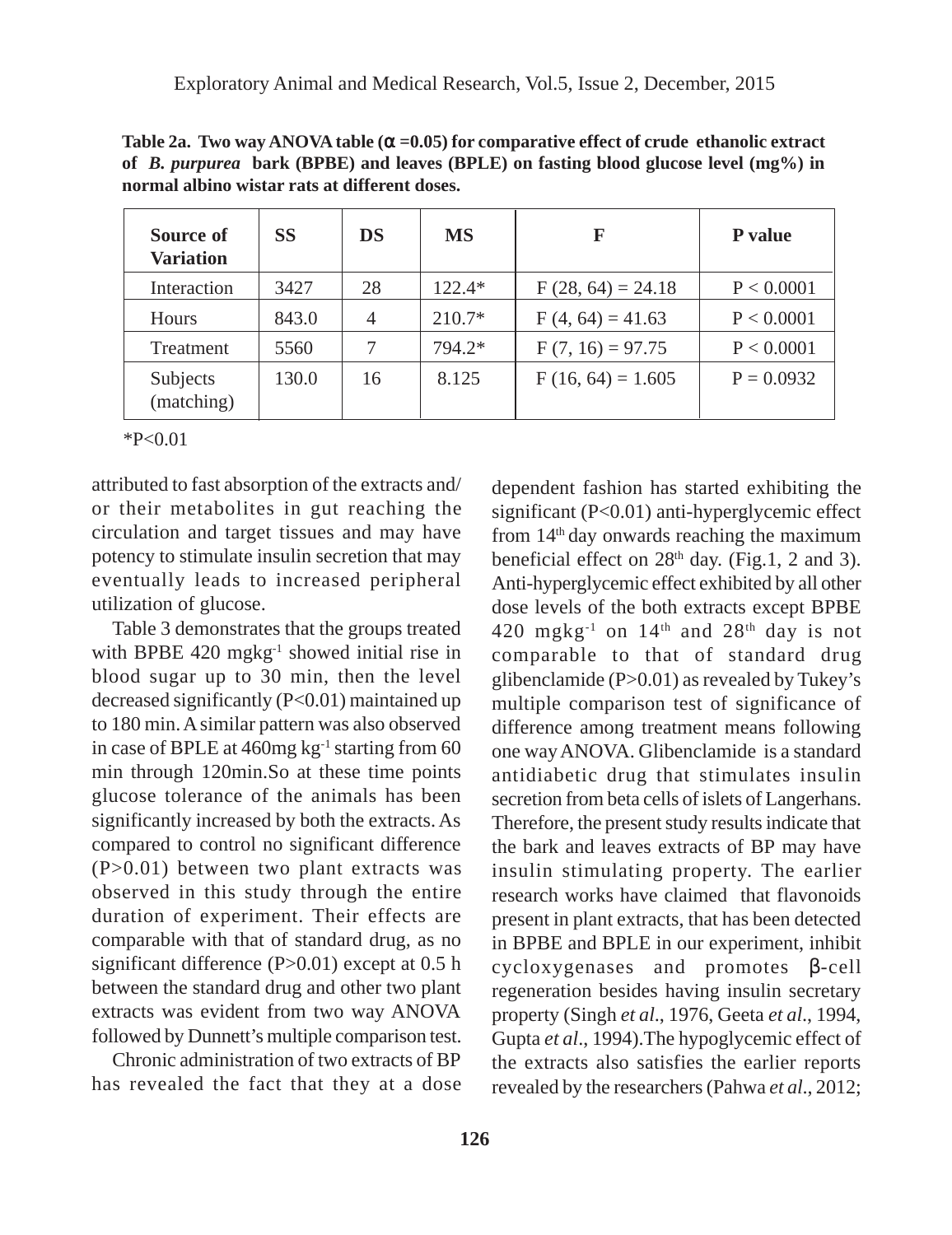| <b>Treatment</b><br>groups                                         | Fasting blood glucose level (mg%) at different time points (minutes). |                    |                     |                                       |                    |  |  |  |
|--------------------------------------------------------------------|-----------------------------------------------------------------------|--------------------|---------------------|---------------------------------------|--------------------|--|--|--|
|                                                                    | $\Omega$                                                              | 30                 | 60                  | 120                                   | 180                |  |  |  |
| Control (NC)                                                       | $101.00 \pm 1.52$                                                     | $152.00 \pm 2.30$  | $131.66 \pm 2.02$   | $111.66 \pm 0.88$                     | $108.66 \pm 0.66$  |  |  |  |
| Rats treated with<br>glibenclamide<br>@0.5mg/Kg<br>$bw$ (PC)       | $97.33 \pm 0.66$                                                      | $119.33 \pm 1.76*$ | $111.33 \pm 0.66^*$ | $104.00 \pm 1.15$                     | $102.00 \pm 2.30$  |  |  |  |
| Rats treated with<br>BPE@420mg<br>$Kg^{-1}$ bw                     | $90.00 \pm 4.16*$                                                     | $156.00 \pm 1.15$  | $111.33 \pm 4.37*$  | $94.66 \pm 2.66^*$                    | $97.33 \pm 2.40^*$ |  |  |  |
| Rats treated with<br>BPLE@460mg<br>$\mathrm{Kg}^{\text{-1}}$<br>bw | $86.66 \pm 0.66*$                                                     | $146.66 \pm 0.66$  | $100.67 \pm 0.66^*$ | $107.33 \pm 0.66^*$ 100.66 $\pm$ 0.66 |                    |  |  |  |

**Table 3. Comparative effect of crude ethanolic extract of** *B.purpurea* **bark (BPBE) and leaves (BPLE) in glucose induced hyperglycemic rats.**

BPBE: *B.purpurea* bark extract; BPLE *B. purpurea* leave extract.

All values are Mean  $\pm$  SEM (n=3).

\*Significant(P<0.01) as compared to control in a column (Two way ANOVA followed by Sidak'smultiple comparison test).

#### Meshram *et al*., 2013).

Tukey's multiple comparison test for blood glucose values also reveal that there is significant difference (P<0.01) in hypoglycemic effects between BPBE and BPLE at their higher dose levels $(1/5<sup>th</sup>,1/10<sup>th</sup>$  of  $LD<sub>50</sub>$ ), the former being more potent on  $14<sup>th</sup>$  and  $28<sup>th</sup>$  day that may be due to comparatively more pancreatic beta cell stimulation. All treatment groups of the two extracts differ significantly  $(P<0.01)$  at all time points as compared with DC.

Similarly both BPBE and BPLE at all dose levels have significantly (P<0.01) reduced the glycosylated haemoglobin (HbA<sub>1</sub>) level on  $28<sup>th</sup>$ day. However their action is not comparable with standard drug glibenclamide $(P>0.01)$ except BPBE at 420 mgkg<sup>-1</sup> as evident from Tukey's multiple comparison test of significance of difference among treatment means following one way ANOVA. It also reveals that there is no significant difference(P>0.01) between the two same dose groups of the plant extracts in reducing glycosylation of hemoglobin that may be due to equal potency to stimulate pancreatic beta cell activity (Fig.4). Blood hemoglobin levels as compared to DC has been improved significantly  $(P<0.01)$  by both the plant extracts at all the dose levels with higher doses showing more beneficial effects. It is important to note that the typical characteristic of diabetes is the increase of serum glycosylated protein such as glycosylated hemoglobin  $(HbA<sub>1</sub>)$ , which is a parameter for glycemic control where glucose or other reducing sugars react with the amino residues of proteins to form Amadori products–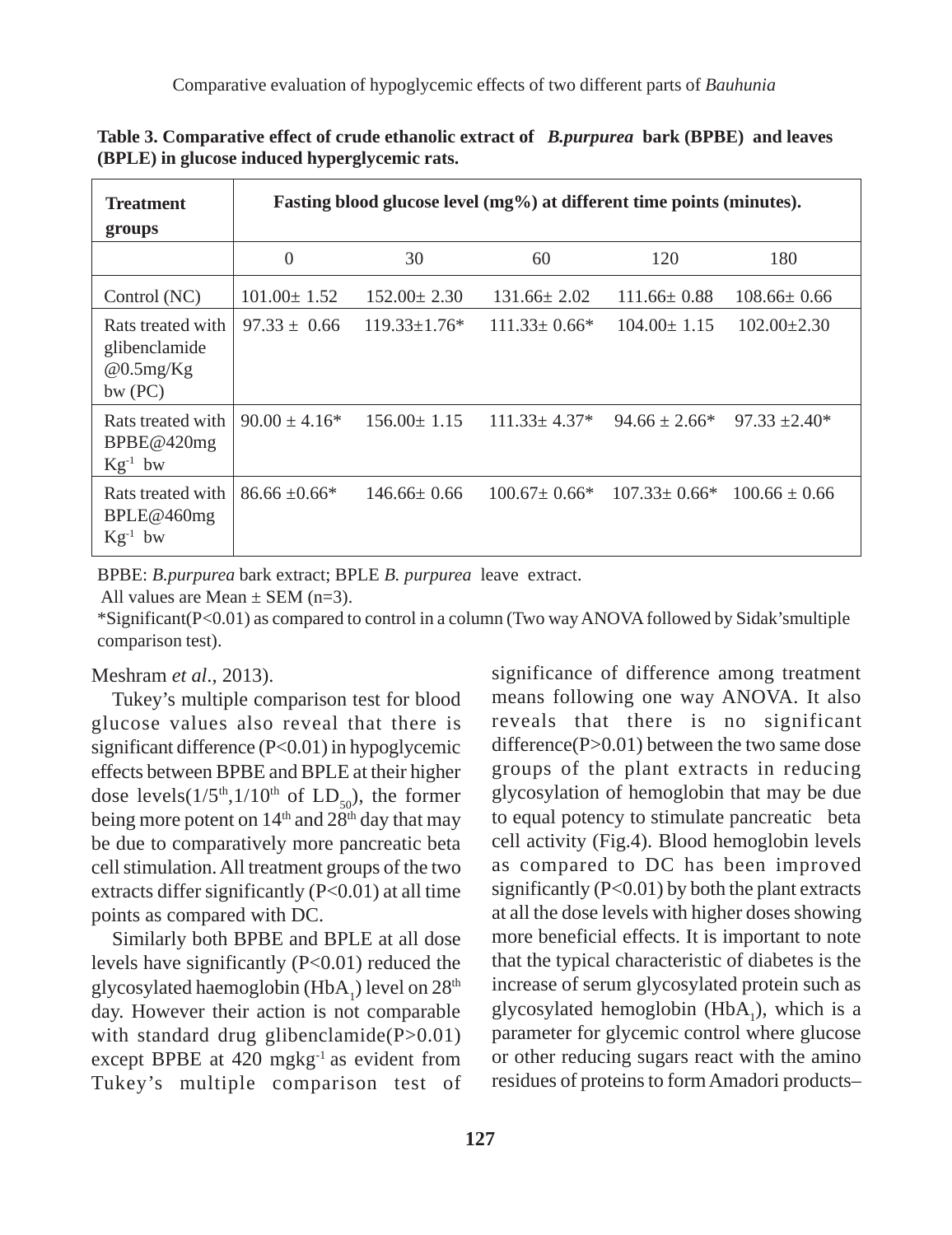





 $HbA<sub>1</sub>$  (Singh *et al*, 2001). Hence, the active constituents of these plant extracts may play a potential role in inhibiting the biosynthetic pathway of Amadori products.

The first probable hypoglycemic mechanism of action of the BP plant extracts could be linked to increase in plasma insulin. Though the exact mechanism of action of the extracts can not be concluded on the basis of present study, it could be due to increased pancreatic secretion of insulin from existing

beta cells as shown in the biochemical tests, namely, glucose, and HbA<sub>1</sub>. Second mechanism could be antioxidant property as exerted by the phytoconstituents. *Bauhinia purpurea* contain major class of secondary metabolites such as glycosides, flavonoids, saponins, triterpenoids, phenolic compounds, oxepins, fatty acids and phytosterols. From the ethanolic extract of the whole plants of *B. purpurea* two new oxepins named bauhiniastatins 1 and 2 have been isolated (Pettit *et al.,* 2006). A novel flavones glycoside,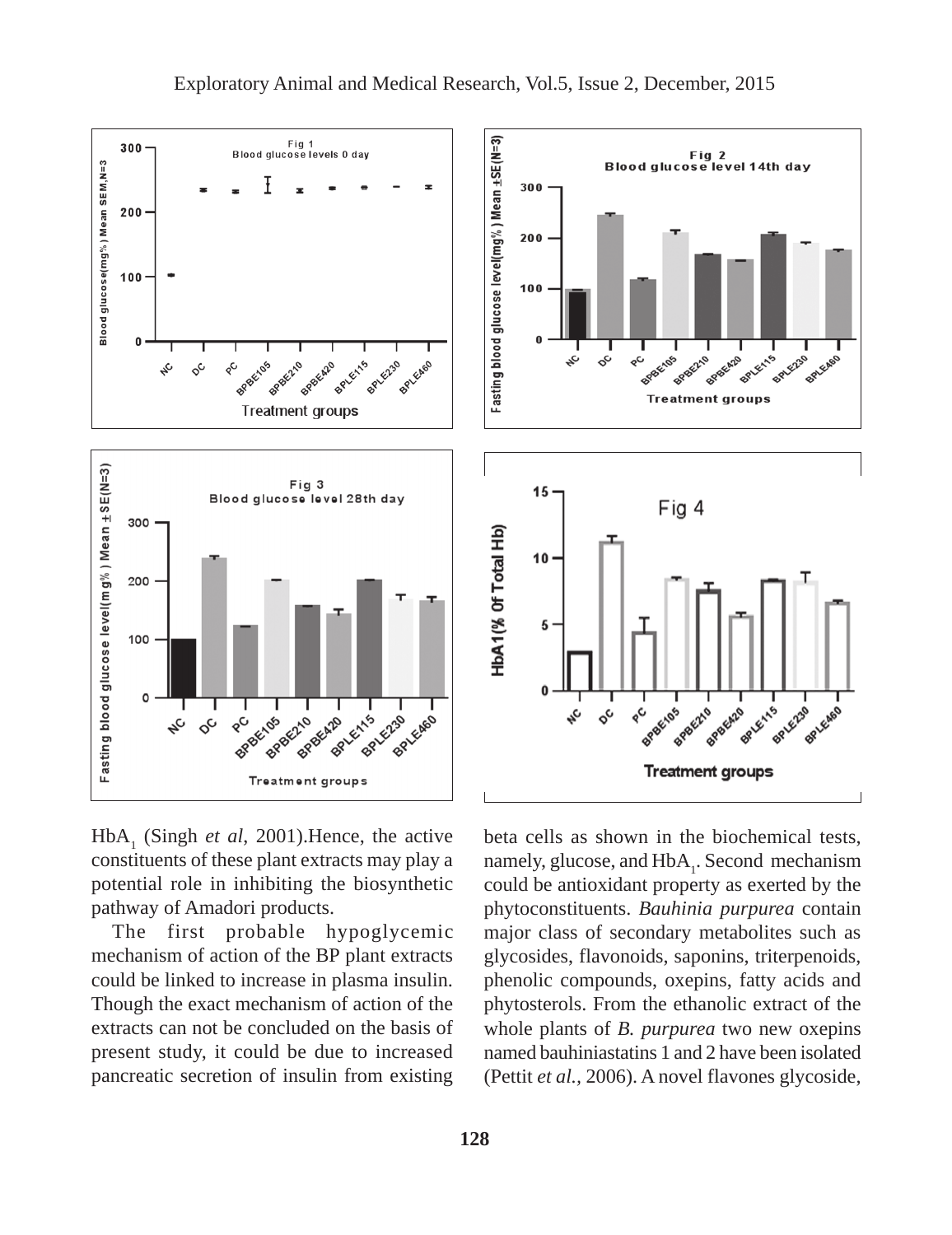5,6-dihydroxy-7-methoxyflavone 6-*O-*b-Dxylopyranoside was isolated from the chloroform-soluble fraction of the ethanolic extract of *B. purpurea* stems (Yadav and Tripathi 2000). The two new dimeric flavonoids namely bis [3', 4'-dihydroxy-6-methoxy - 7, 8 - furano - 5', 6'-monomethylalloxy]-5- C - 5 biflavonyl and (4'hydroxy-7-methyl 3- C-αrhamnopyranosyl)-5-C-5-(4'-hydroxy-7 methyl -  $3 - C - \alpha$  - D-glucopyranosyl) bioflavonoid with protein precipitating properties were obtained from 70% aq. acetone extract of *B. purpurea* leaves (Yadav and Bhadoria 2005). The leaves of *B. purpurea* also afforded a mixture of phytol fatty esters, leutin and β-sitosterol (Ragasa *et al*., 2004). The petroleum ether fraction of ethanolic extract (95%) of *B. purpurea* leaf gave α- amyrin caprylate on successive column chromatography with petroleum ether and chloroform which gives Liebermann-Burchard test of triterpene. The compound is characterized by spectral analysis (Verma and Chandrashekar 2009). The bark and leaves extracts prepared using different organic solvents or solvent partioning exhibited potent antioxidant activity in terms of DPPH and NO scavenging capacity *in vitro* (Urmi *et al*., 2013). Previous studies have conclusively shown that the phytochemicals such as phenolics, terpenoids, tannins, and flavanoids are potent antioxidants *in vivo* and possess hypoglycemic effects (Cazarolli *et al*., 2008, Yamasaki *et al*., 2011) The beneficial effects of diverse groups of phytochemicals in herbal remedies have been related to activities consistent with their potential use in treating diabetic disorders and complications. The *in vivo* anti-diabetic activity of plant extracts has been correlated with their

flavonoid and total phenolic content (Aslan *et al*., 2006, Rauter *et al*., 2009). Glycosides, flavonoids, tannins and alkaloids have shown reliable activities that may be useful for the treatment of Type 2 diabetes (Kumar A *et al*., 2009). Also saponins, such as oleanolic acid, exhibit hypoglycemic activity and resveratrol, a phenolic compound, shows insulin-like effects in streptozotocin-induced diabetic rats (Hernández-Soto *et al*., 2005, Su *et al*., 2006). In the case of tannins, two modes of action have been proposed to explain their anti-diabetic potential. At the protein level, tannins act via insulin receptor activation leading to an increase in glucose uptake rate and lower glucose levels. At the molecular level, tannins have significant superoxide scavenging and antioxidant activity (Liu *et al*., 2005). These facts are relevant since high levels of superoxide ions in pancreatic βcells, block insulin signaling, affecting glucose regulation (Sivitz and Yorek 2010). It is well known that certain flavonoids exhibit hypoglycemic activity and pancreas β cell regeneration ability. Thus the significant hypoglycemic effects of BPBE and BPLE may be due to the presence of more than one anti hyperglycemic principle and their synergic properties (Wolfram *et al.,* 2006, Shimada *et al*., 2007, Rauter *et al*., 2010 Bansal *et al*., 2012). It was also observed in the present study that crude ethanolic extract of the BP bark was more effective than BP leaves. This difference may be attributed to a number of factors such as method of plant material extraction, use of extracting solvent and the difference in nature and amount of bioactive compounds in the extracts used. Therefore all these observations clearly validate our experimental objectives.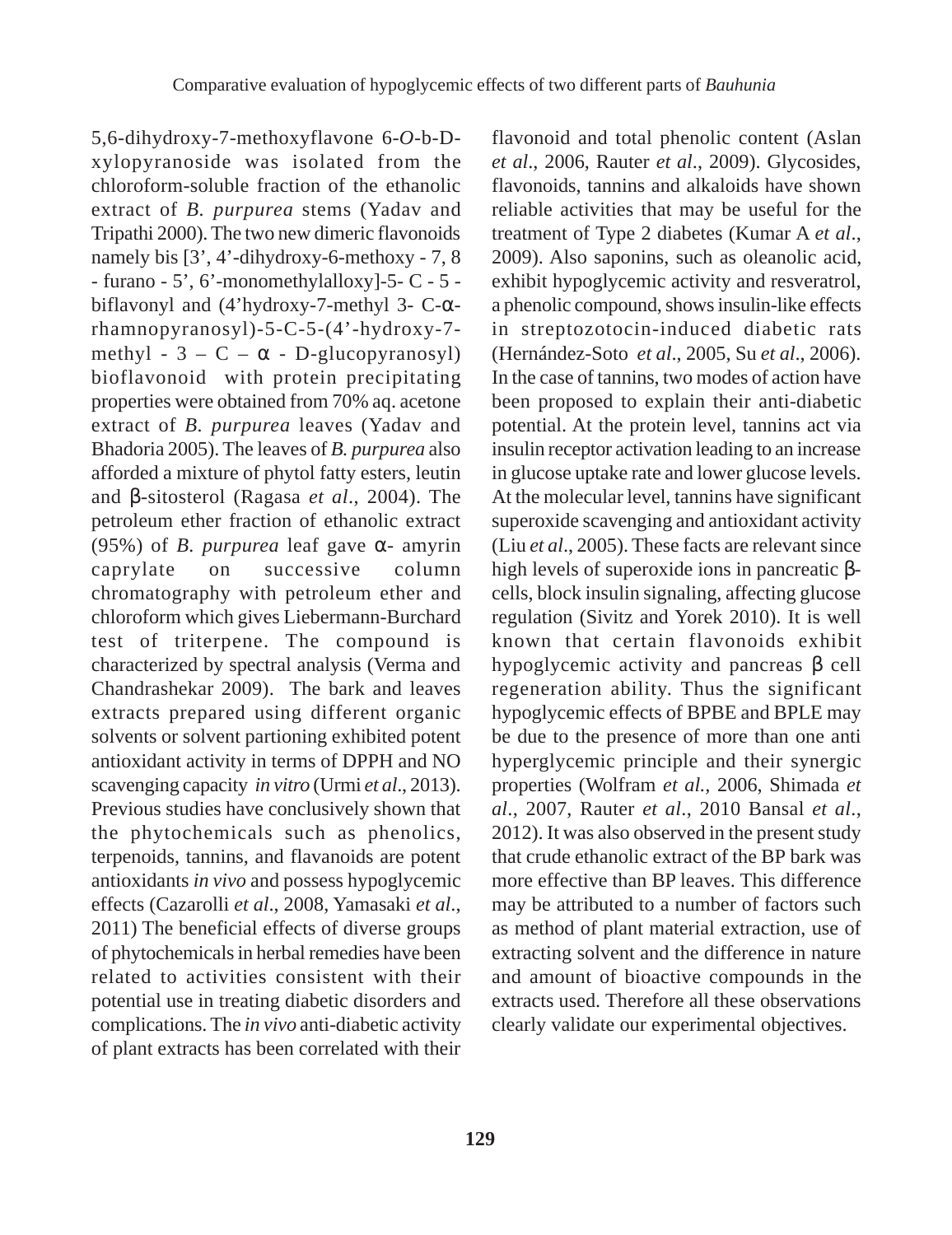# **CONCLUSION**

The results of the present study clearly establish the presence of bioactive compounds in bark and leaves of the plant *B.purpurea* having hypoglycemic efficacy in animal model. As the present study is a preliminary screening of the plant parts, a detailed study with semipurified and purified fractions of the extracts is necessary to identify the bioactive principle or a group of bioactive chemical constituents exerting such effect. The bark extracts of this plant has been found to have more potent hypoglycemic effect than leaves extract. A detailed study of biochemical parameters to establish the *in vivo* antioxidative effect of these plant extracts is necessary to correlate the antioxidative principles with hypoglycemic efficacy.

#### **ACKNOWLEDGEMENT**

Authors are thankful to the Hon'ble Vice-Chancellor, The West Bengal University of Health Sciences, Kolkata, India for providing necessary facilities for studies related with this article. Authors are also thankful to Prof. S. Mandal, Dept. of Botany, Visva-Bharati, Santinikean, Birbhum, West Bengal, India for his kind assistance in the work of taxonomical identification of the research plant.

#### **REFERENCES**

Aslan M, Deliorman Orhan D, Orhan N, Sezik E, Yesilada E (2006) *In vivo* antidiabetic and antioxidant potential of Helichrysum plicatum ssp. plicatum capitulums in streptozotocin-induceddiabetic rats. J Ethnopharmacol 109(1): 54–59.

Bansal P, Paul P, Mudgal J, Nayak PG, Pannakal ST, Priyadarsini KI, Unnikrishnan MK (2012) Antidiabetic, antihyperlipidemic and antioxidant effects of the flavonoid rich fraction of Pilea microphylla (L.) in high fat diet/streptozotocininduced diabetes in mice. Exp Toxicol Patho 64(6): 651-658.

Brahmachari G (Editor) (2009) Natural Products: Chemistry, Biochemistry and Pharmacology, Alpha Science, Oxford, UK.

Boophong, S, Puangsombat P, Barmee A, Mahidol C, Ruchirawat S, Kittakoop P (2007) Bioactive compounds from *Bauhinia purpurea* possessing antimalarial, antimycobacterial, antifungal, antiinflammatory and cytotoxic activities. J Nat Prod 70: 795-801.

Cazarolli LH, Zanatta L, Alberton EH, Bonorino Figueiredo MSR, Folador P, Damazio RG, Pizzolatti MG, Barreto Silva FRM (2008 ) Flavonoids: Cellular and Molecular Mechanism of Action in Glucose Homeostasis. Mini-Reviews in Medicinal Chemistry: 8 (10): 1032-1038.

Chanchal DK, Niranjan P, Alok S, Singh S, Saurabh (2015) An update on ayurvedic herb kachhnar (*Bauhinia purpurea* Linn.)-a review Int J Pharmacognosy 2(8): 381-390.

Einstein JW, Rais MM, Mohd MM (2012) Comparative evaluation of the antidiabetic effects of different parts of *C. fistula* Linn, a south east Asian plant. J Chem 2013: 1-10.

Geeta BS, Mathew BC, Augusti KC (1994) Hypoglycemic effects of Leuco delphinidin derivative isolated from *Licus bengalenses* (Linn.). Ind J Physiol Pharmacol 38: 220-222.

Gokee G, Haznedaroglu M Z (2008) Evaluation of anti diabetic, antioxidant and vasopressive effects of *Posidonia oceanica* extract. J Ethnopharmacol 115: 122-130.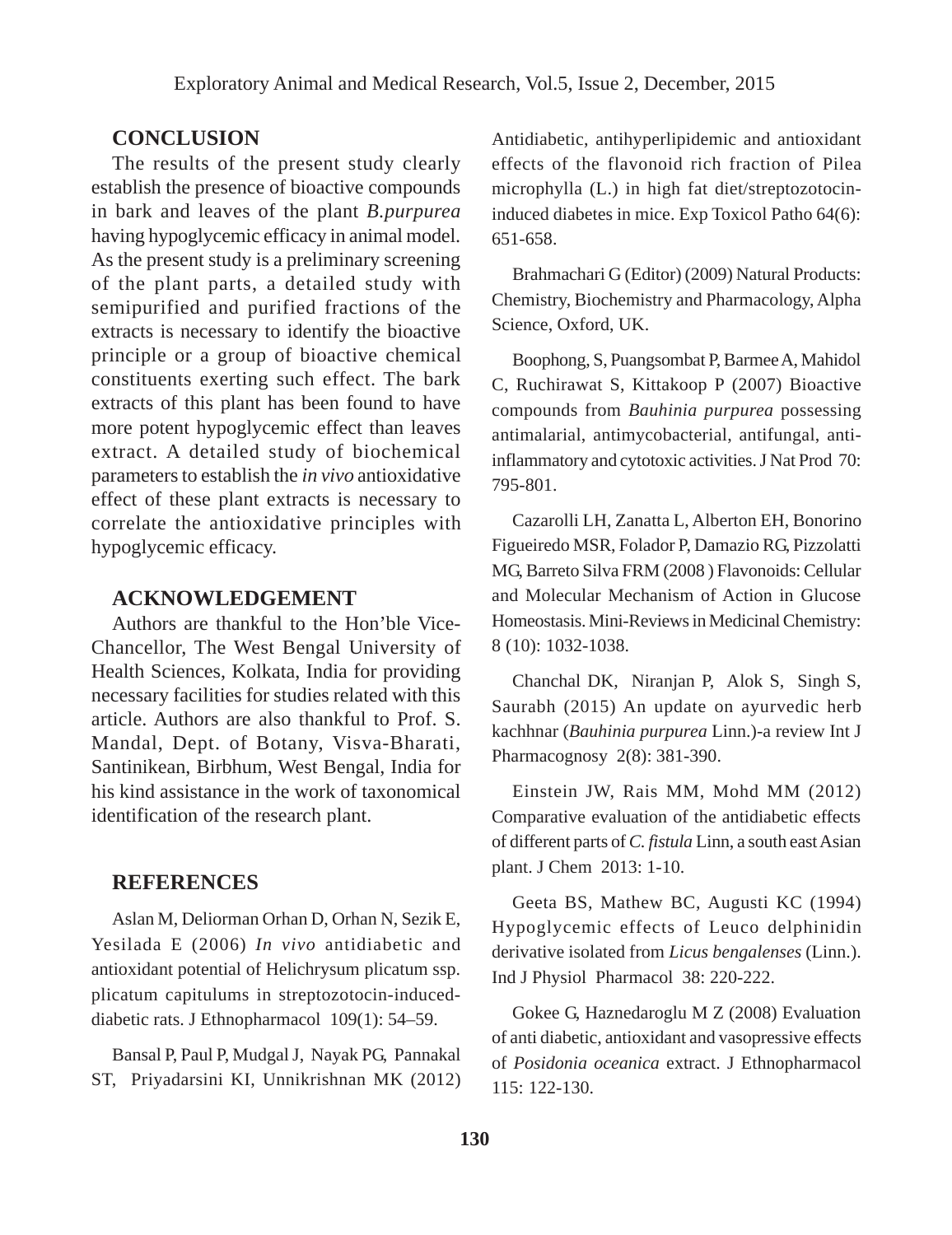Grover JK, Yadav S, Vats V (2002) Medicinal plants of India with anti-diabetic potential. J Ethnopharmacol 81(1): 81-100.

Gupta SS (1994) Prospects and perspectives of natural plant products in medicine. Ind J Pharmacol 26: 1-12.

Hernández-Soto RLC, Díaz-Jiménez L, Villanueva-Ramírez S (2005) Extracción y cuantificación indirecta de las saponinas de Agave lechuguilla Torrey. In: e-Gnosis. 3: 1-9.

Kumar A, Ilavarasan R, Jayachandran T, Decaraman M, Aravindhan P, Padmanabhan N, Krishnan MRV (2009) Phytochemicals Investigation on a Tropical Plant, *Syzygium cumini* from Kattuppalayam, Erode District, Tamil Nadu, South India. Pak J Nutr 8: 83-85.

Liu X, Kim JK, Li Y, Li J, Liu F, Chen X (2005) Tannic acid stimulates glucose transport and inhibits adipocyte differentiation in 3 T3-L1 cells. J Nutr 135(2): 165-171.

Meshram SS, Hankar PR, Patil AT (2013) To study antidiabetic activity of stem bark of *Bauhinia purpurea* Linn. J Pharmacog Phytochem 2(1): 171- 175.

Mondal S, Bhattacharya S, Biswas M (2012) Antidiabetic activity of Areca catechu leaf extracts against streptozotocin induced diabetic rats. J Adv Pharm Edu Res 2(1): 10-17.

Muralikrishna KS, Latha KP, Shreedhara CS, Vaidya VP, Krupanidhi AM (2008) Effect of *Bauhinia purpurea* Linn. on alloxan-induced diabetic rats and isolated frogs heart. Int J Green Pharm 2: 83-86.

Organization for Economic Co-operation and Development (OECD) (2001) 423: 1-14.

Pahwa S, Mazumder R, Bhattacharya S (2012) Antidiabetic activity of leaf of *Bauhinia purpurea*. Int J Thera Appli 2: 19-23.

Pettit GR, Numata A, Iwamoto C, Usami Y, Yamada T, Ohishi H, Cragg GM (2006) Antineoplastic agent 551 isolation and structure of Bauhiniastatins-1-4 from *Bauhinia purpurea*. J Nat Prod 69: 323-327.

Ragasa CY, Hofilena JG, Rideout J (2004) Secondary metabolite from Bauhinia purpurea. J Sci Food Agric 55: 423-431.

Rauter AP, Martins A, Lopes R, Ferreira J, Serralheiro LM, Araujo ME, Borges C, Justino J, Silva FV, Goulart M (2009) Bioactivity studies and chemical profile of the antidiabetic plant *Genista tenera*. J Ethnopharmacol 122(2): 384-393.

Rauter AP, Martins AP, Mota-Filipe H, Pinto R, Sepodes B, Justino J (2010) Antihyperglycaemic and protective effects of flavonoids on streptozotocin–induced diabetic rats. Phytoth Res 24( S2): S133-S138.

Sarkar SD, Latif Z, Gray AI (Eds) (2006) Humana Natural product Isolation, 2nd edn. Press Inc. New Jersey.

Sabira Sultana, Akram M, Asif HM, Akhtar N (2014) Complementary and Alternative approaches to treat peptic ulcer. Int Res J Pharmacy 5(5): 353- 359.

Shimada M, Mochizuki K, Sakurai N, Goda T (2007) Dietary supplementation with epigallocatechin gallate elevates levels of circulating adiponectin in non-obese type 2 diabetic gotokakizaki rats. Bioscience Biotech Biochem 71(8): 2079-2082.